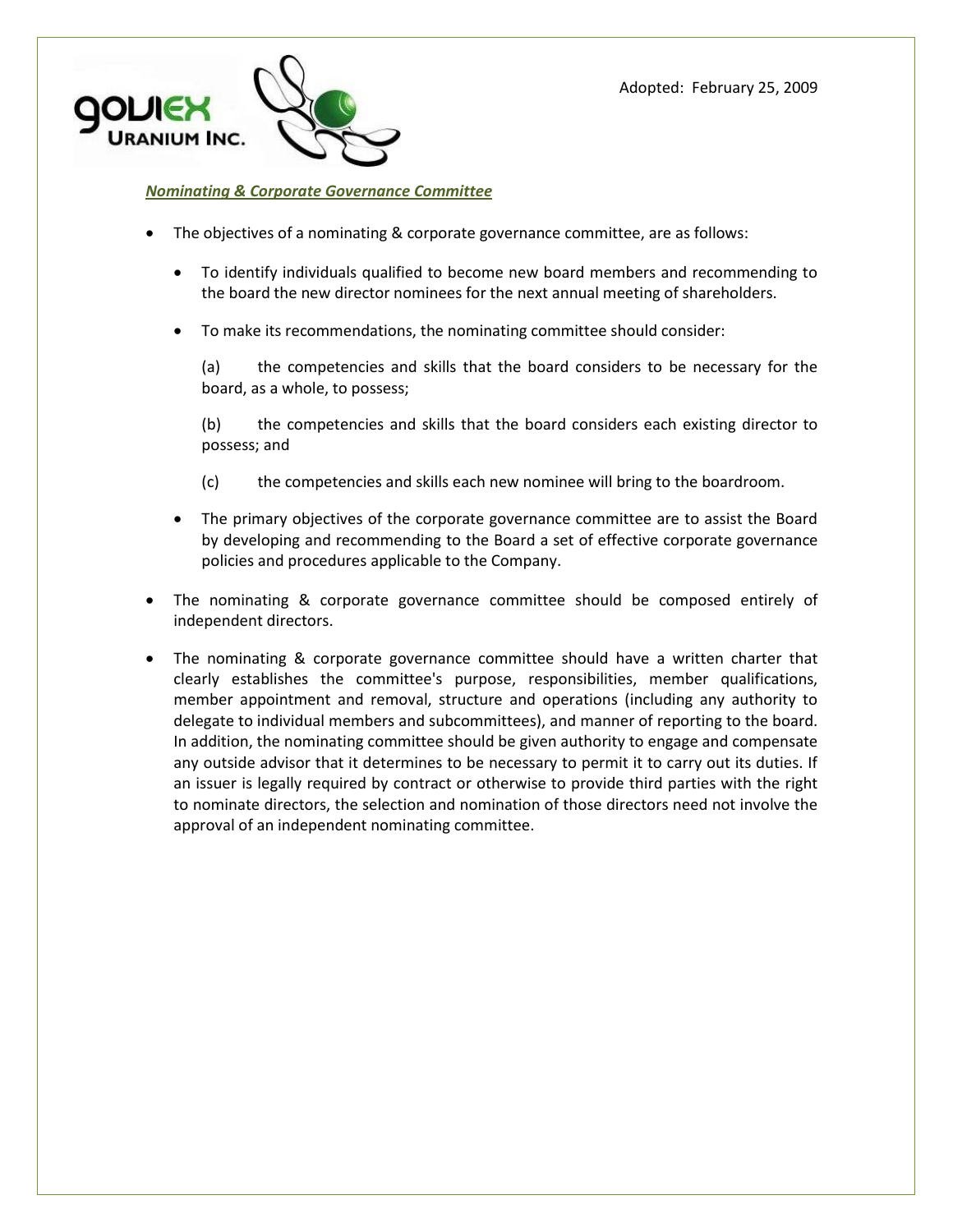

## **GOVIEX URANIUM INC. NOMINATING & CORPORATE GOVERNANCE COMMITTEE CHARTER**

### **I. Purpose**

The primary objective of the Nominating & Corporate Governance Committee (the "Committee") of GoviEx Uranium Inc. (the "Company") is to assist the Board in fulfilling its oversight responsibilities by (a) identifying individuals qualified to become Board and Board Committee members and recommending that the Board select director nominees for appointment or election to the Board; and (b) developing and recommending to the Board corporate governance guidelines for the Company and making recommendations to the Board with respect to corporate governance practices.

#### **II. Organization**

The Committee shall consist of directors of the Company as determined by the Board, each of whom shall satisfy the laws governing the Company and the independence requirements of applicable securities law, stock exchange and any other regulatory requirements.

The members of the Committee shall be appointed by the Board. All members shall have a working familiarity with corporate governance practices. A majority of the members of the Committee shall constitute a quorum. A majority of the members of the Committee shall be empowered to act on behalf of the Committee. The Committee may form and delegate authority to subcommittees when appropriate.

### **III. Meetings**

The Committee shall meet as many times as the Committee deems necessary to carry out its duties effectively, but not less frequently than once per year.

The Committee shall be chaired by an independent, outside member of the Board who is appointed by the Board. The Chair of the Committee will preside at each meeting of the Committee and, in consultation with the other members of the Committee, shall set the frequency and length of each meeting and the agenda of items to be addressed at each upcoming meeting.

The chair of the Committee shall ensure that the agenda for each upcoming meeting of the Committee is circulated to each member of the Committee and to the other directors in advance of such meeting.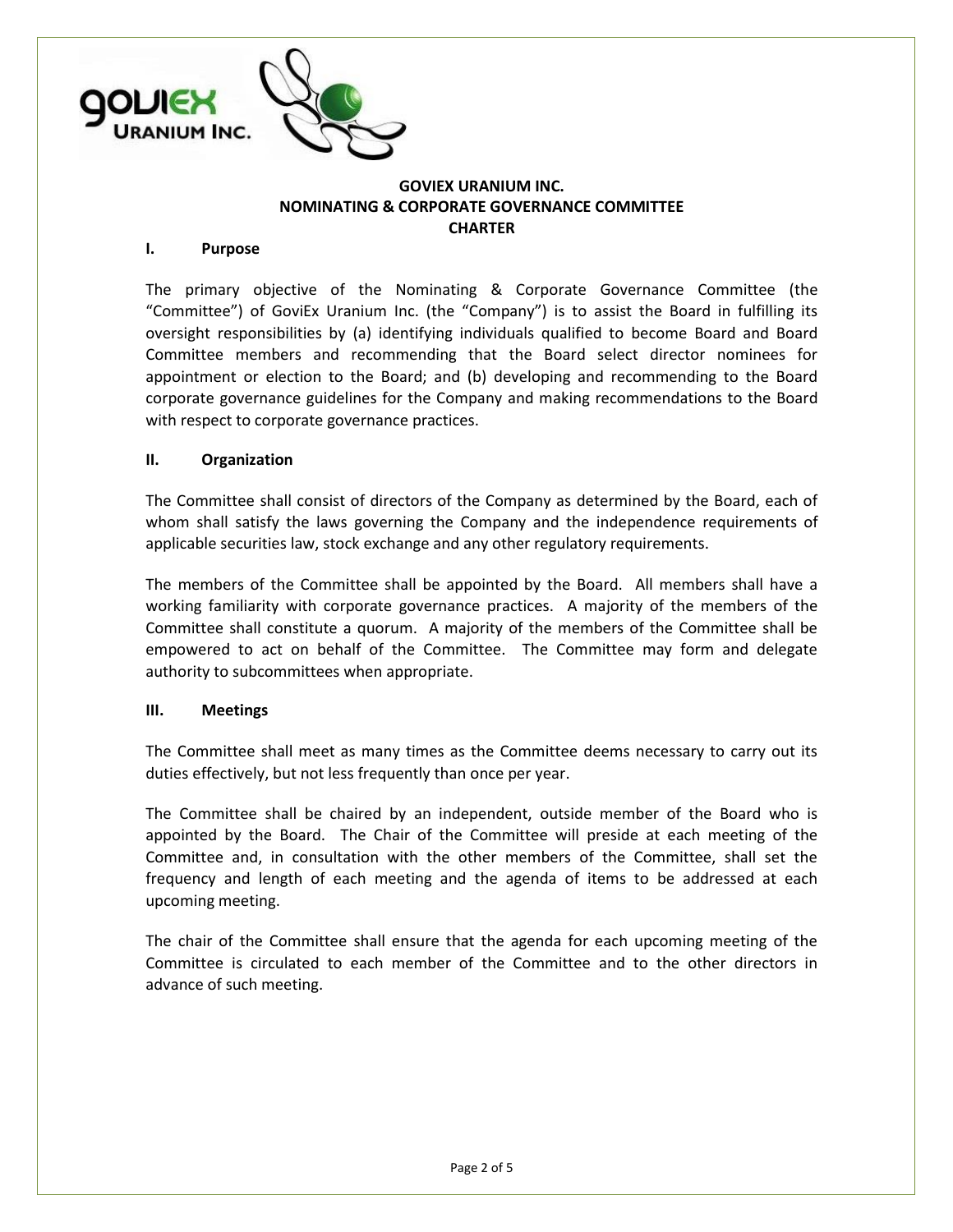# **IV. Authority and Responsibilities**

To fulfill its responsibilities, the Committee shall:

- 1. Examine the size and composition of the Board and recommend adjustments from time to time to ensure that the Board is of a size and composition that facilitates effective decision making.
- 2. Identify and assess the necessary and desirable competencies and characteristics for Board membership and regularly assess the extent to which those competencies and characteristics are represented on the Board.
- 3. Develop and implement processes to identify and assess necessary and desirable competencies and characteristics for Board members.
- 4. Identify individuals qualified to become members of the Board.
- 5. Make recommendations to the Board for the appointment or election of director nominees.
- 6. Make recommendations to the Board with respect to membership on committees of the Board (other than the Committee).
- 7. Make recommendations to the Board with respect to potential successors to the Chief Executive Officer.
- 8. Ensure that Board has appropriate structures and procedures so that the Board can function with the proper degree of independence from management.
- 9. Provide a forum without management present to receive expressions of concern, including a concern regarding the independence of the Board from management.
- 10. Regularly review the time required from non-executive directors to perform their functions and assess whether they are satisfying those time requirements.
- 11. Establish induction programmes for new directors.
- 12. Make recommendations, from time to time, to the Board with respect to the continuing education of Board members.
- 13. Ensure succession plans are in place to maintain an appropriate balance of skills on the board and periodically review those plans.
- 14. Recommend the removal of directors for cause.
- 15. Receive comments from all directors as to the Board's performance; oversee the execution of a process assessing the effectiveness of the Board as a whole, the Board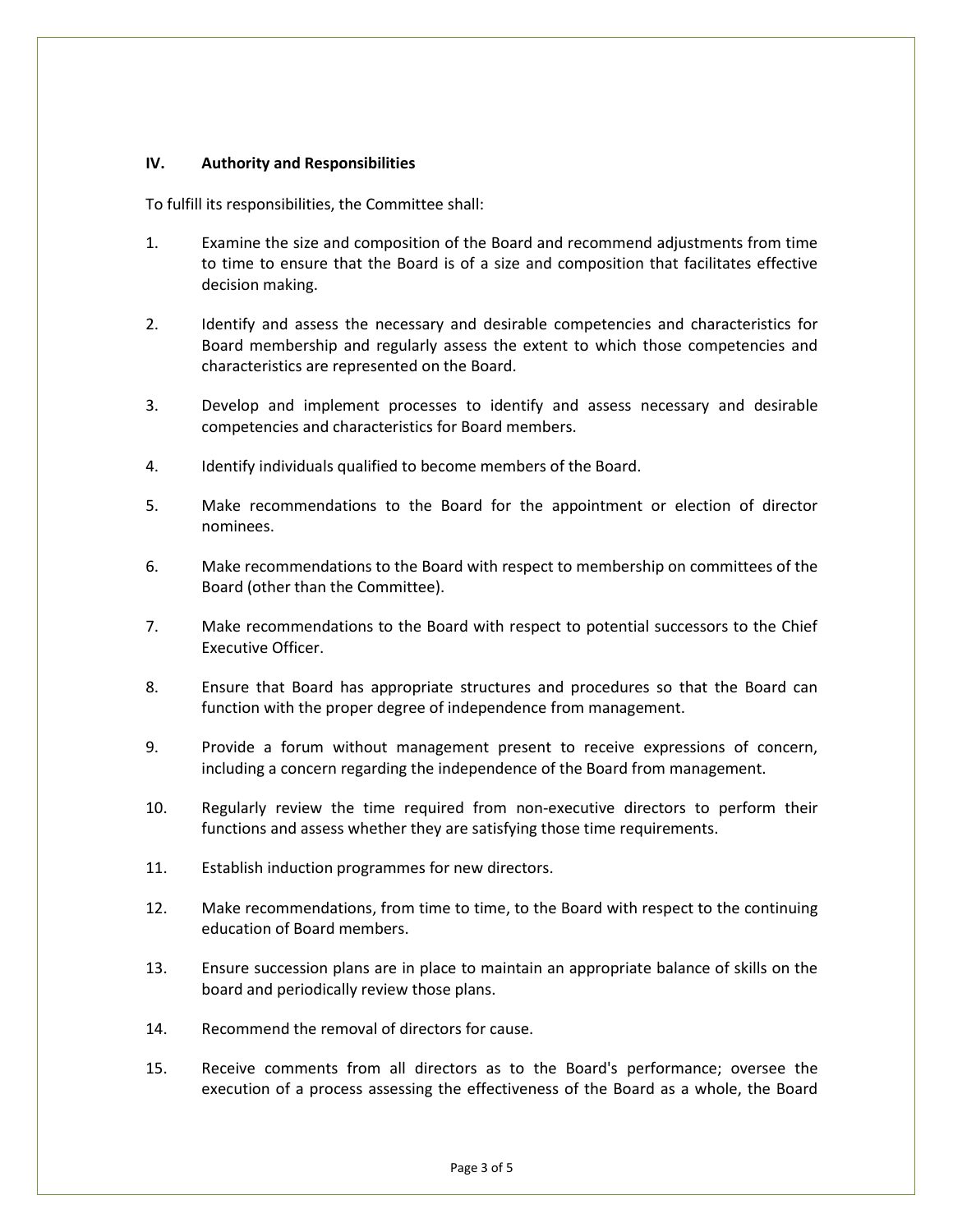committees, and the contribution of individual directors, and report annually to the Board on such assessments.

- 16. Prepare and recommend to the Board the corporate governance policies and procedures for the Company. Review practices and procedures of the Board in light of ongoing developments in securities law, stock exchanges and regulatory requirements, and industry best practices, relating to matters of corporate governance. Review and reassess the adequacy of the Company's corporate governance policies, practices and procedures annually and recommend to the Board any changes deemed appropriate by the Committee.
- 17. Review any proposed changes to the Company's articles and by-laws as such documents relate to corporate governance matters.
- 18. Ensure systems are in place to verify compliance with regulatory, corporate governance and disclosure requirements.
- 19. Review and reassess the adequacy of this Charter annually and recommend to the Board any changes deemed appropriate by the Committee.
- 20. Fulfill the Committee's role in assisting the Board in dealing with conflict of interest issues as contemplated by the Company's Code of Business Conduct and Ethics.
- 21. At the request of an individual director, consider and, if deemed advisable, authorize the retaining by any individual director of an outside advisor for such director at the expense of the Corporation.
- 22. Perform any other activities consistent with this Charter, the Company's articles and bylaws and governing law as the Committee or the Board deems appropriate.
- 23. Review the performance of the Committee annually.
- 24. Report regularly to the Board.
- 25. Oversee evaluations of the Board and the Company's management.

# **V. Resources**

The Committee shall have ability to engage external advisors as it sees fit, including (i) the sole authority to determine the extent of funding necessary for payment of compensation to any search firm and the authority to determine the extent of funding necessary for payment of compensation to any other professionals retained to advise the Committee; and (ii) the sole authority to retain and terminate a search firm to be used to identify director candidates and the authority to retain other professionals to assist it with any background checks.

# **VI. Appointing new directors**

In fulfilling its responsibilities to identify individuals qualified to become members of the Board, the Committee will consider (i) the independence of each nominee; (ii) the experience and